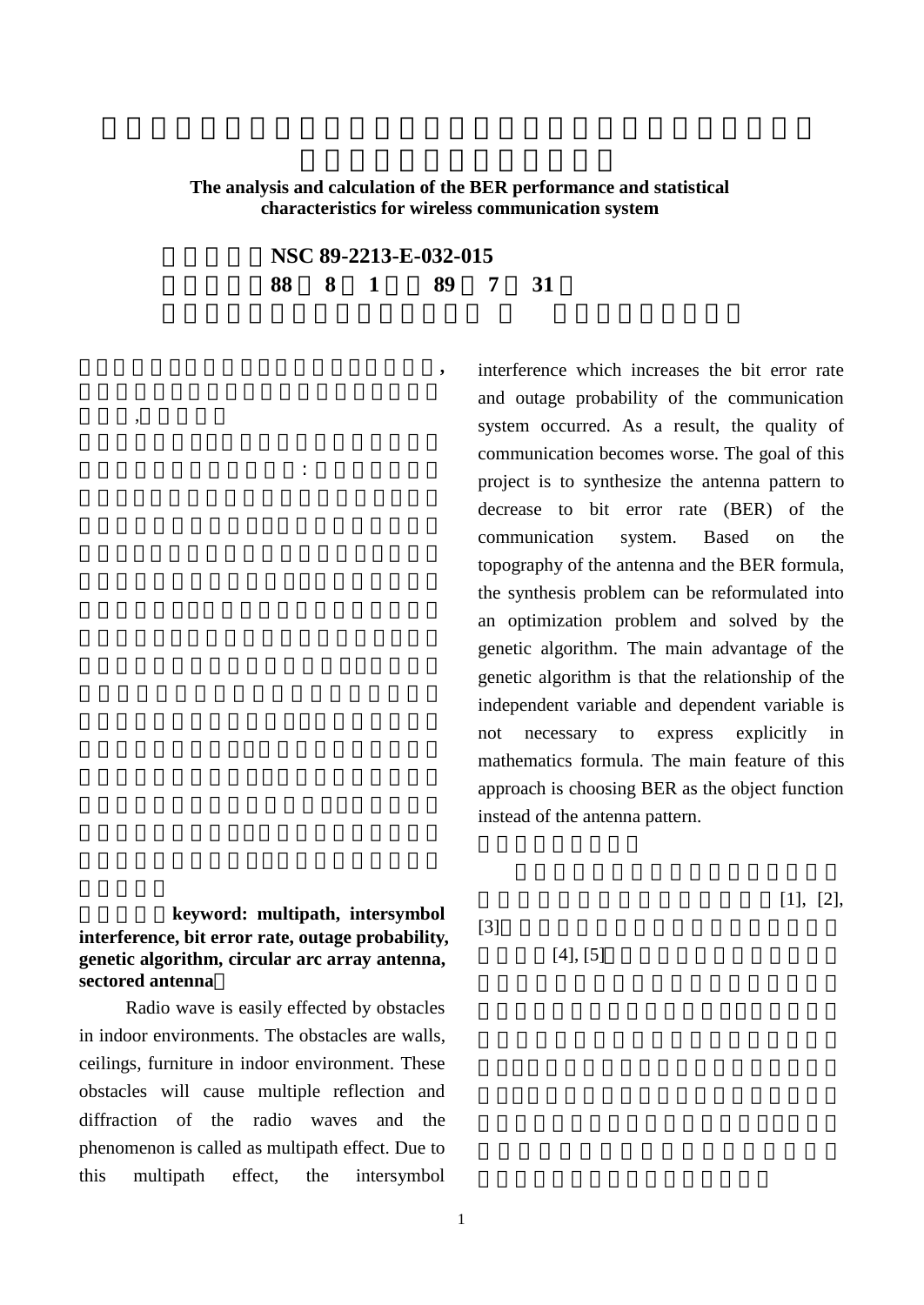(baseband impulse response)

 $h_{\rho}(t) = \sum_{K=0} S_{\kappa} e^{i_{\kappa} \kappa} u(t - t_{\kappa})$  $=\sum_{k=1}^{N} S_{k}e^{i_{k}k}u(t)$ *K k i*  $h_{\rho}(t) = \sum_{k} S_{k} e^{i k}$ 0  $f$  $f$   $f$  $f$   $f$  $f$   $f$  $f$   $f$  $f$   $f$  $f$   $f$  $f$   $f$  $f$   $f$  $f$   $f$  $f$   $f$  $f$   $f$  $f$   $f$  $f$   $f$  $f$   $f$  $f$   $f$  $f$   $f$  $f$   $f$  $f$   $f$  $f$   $f$  $f$   $f$  $f$   $f$  $f$   $f$  $f$   $f$  $f$   $f$  $[6]$ 

**(B)**系統方塊圖 1 (pulse shaping)(rolloff factor  $0.5$ ) (phase recovery) [7] (timing recovery) [8] (Binary phase shift keying,

BPSK)

**(A)**通道特性的計算







## $J(x, w) = \frac{1}{3} \sin x \left[ 1 + 2 \max \cos w, -\frac{1}{2} \right]$ IJ ا۱  $\mathsf{I}$ L I  $\overline{1}$  $\overline{a}$ I l  $=\frac{1}{2} \sin (1 + 2 \cos (x)) - \cos (x)$ 2  $\sin\left(1+2\max\right)\cos\left(\frac{1}{2}\right)$ 3  $FE({}, \psi) = \frac{1}{2} \sin \left| 1 + 2 \max \right| \cos \psi,$ … … … … … … … … … … (4)

**(B)** 

**(C)**適應函數的定義

 $3 \rightarrow \frac{3}{2}$ (encode)  $\overline{a}$ 每一字串代表一個參數值)。接著根據問題的

(population)

(decode) (fitness function)

, and the contract of  $($ 

and the contract of the contract of the contract of the contract of the contract of the contract of the contract of the contract of the contract of the contract of the contract of the contract of the contract of the contr

−1 *SF* = *<sup>P</sup><sup>e</sup>* … … … … … … … (5)

考慮一個長× × 高為11*m*×12*m*× 4*<sup>m</sup>*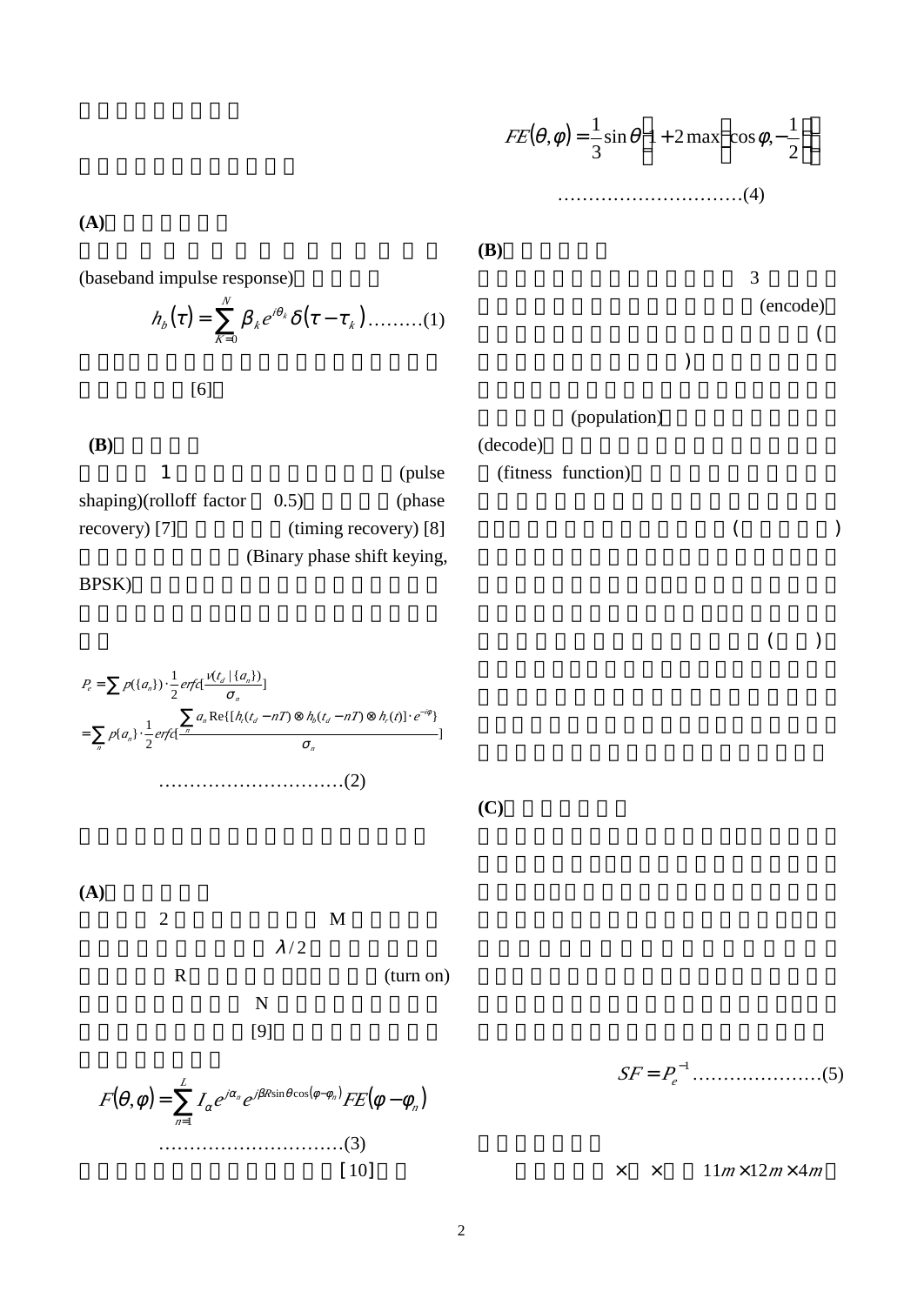$4$  $25$  $57.5\text{GHz}$   $V_r = 6.5 - 0.43j[11],$  $[12]$  xy  $R = 2.392 \,$ *i*  $M = 30$ 

$$
(5.5m, 6m, 3.5m)
$$
  
1.5  
2000  
5 6 2

 $\overline{7}$ 

 $10^{-7}$ 

 $10^{-3}$ 

[1] F. Ares, S. R. Rengarajan, J. A. F. Lence, A. Trastoy and E. Moreno, "Synthesis of antenna patterns of circular arc arrays," *Electronics Letters,* vol. 32, pp. 1845-1846, Sept. 1996.

[2] Y. C. Jiao., W. Y. Wei, L. W. Huang, and H. S. Wu, "A new low-side-lobe pattern synthesis technique for conformal arrays," *IEEE Trans. Antenna Propag.,* Vol. 41, pp. 824-831, June 1993

 $[3]$ 

- [4] Kaveh Pahlavan and Allen H. Levesque, *Wireless Information Networks,* John Wiley & Sons, Inc., 1995.
- [5] C. H. Chen and C. C. Chiu, "Synthesizing Sectored Antennas by the Genetic Algorithm to Mitigate the Multipath of Indoor Millimeter Wave Channel," *IEICE Transactions on Fundamentals to Electronics, Communication and Computer Science,* Feb. 2000
- [6] S. H. Chen and S. K. Jeng, "An SBR/Image approach for radio wave propagation in indoor environments with metallic furniture," *IEEE Trans. Antennas and Propagat.,* vol. 45, pp. 98-106, Jan 1997.
- [7] J. Greenstein and B. A. Czekaj-Augmn, "Performance comparisons among digital radio technologies subjected to multipath fading," *IEEE Trans. Commun.,* vol. 30, pp. 1184-1197, May 1982.
- [8] J. C. Chuang, "The effects of multipath delay spread on timing recovery," *IEEE Tran. Veh. Technol*., vol. 35, pp. 135-140, Aug. 1987.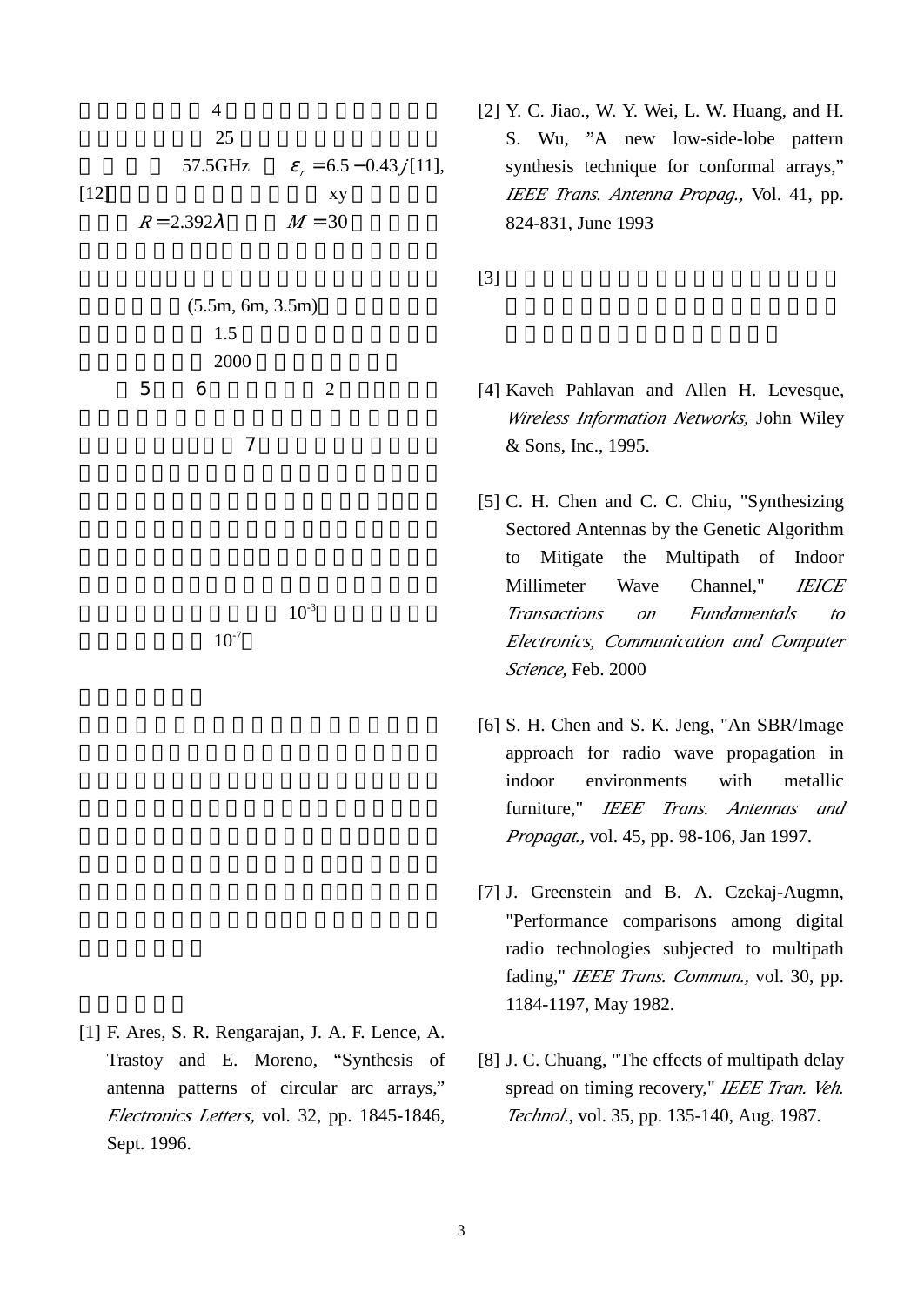- [9] F. Ares, S. R. Rengarajan, J. A. F. Lence, A. Trastoy and E. Moreno, "Synthesis of antenna patterns of circular arc arrays," *Electronics Letters,* vol. 32, pp. 1845-1846, Sept. 1996.
- [10] Y. C. Jiao., W. Y. Wei, L. W. Huang, and H. S. Wu, "A new low-side-lobe pattern synthesis technique for conformal arrays," *IEEE Trans. Antenna Propag.,* Vol. 41, pp. 824-831, June 1993
- [11] T. Manabe, Y. Miura and T. Ihara, "Effects of antenna directivity and polarization on indoor multipath propagation characteristics at 60 GHz," *IEEE J. Select. Areas Commun.*, vol. 14, pp. 441-448, April 1996.
- [12] K. Sato, T. Manabe, T. Ihara, H. Saito, S. Ito, T. Tanaka, K. Sugai, N. Ohmi, Y. Murakami, M. Shibayama, Y. Konishi and T. Kimura, "Measurements of reflection and transmission characteristics of interior structure of office building in the 60GHz band," *Proc. IEEE International Symposium on Personal, Indoor and Mobile Radio*



Fig. 1





Fig. 3